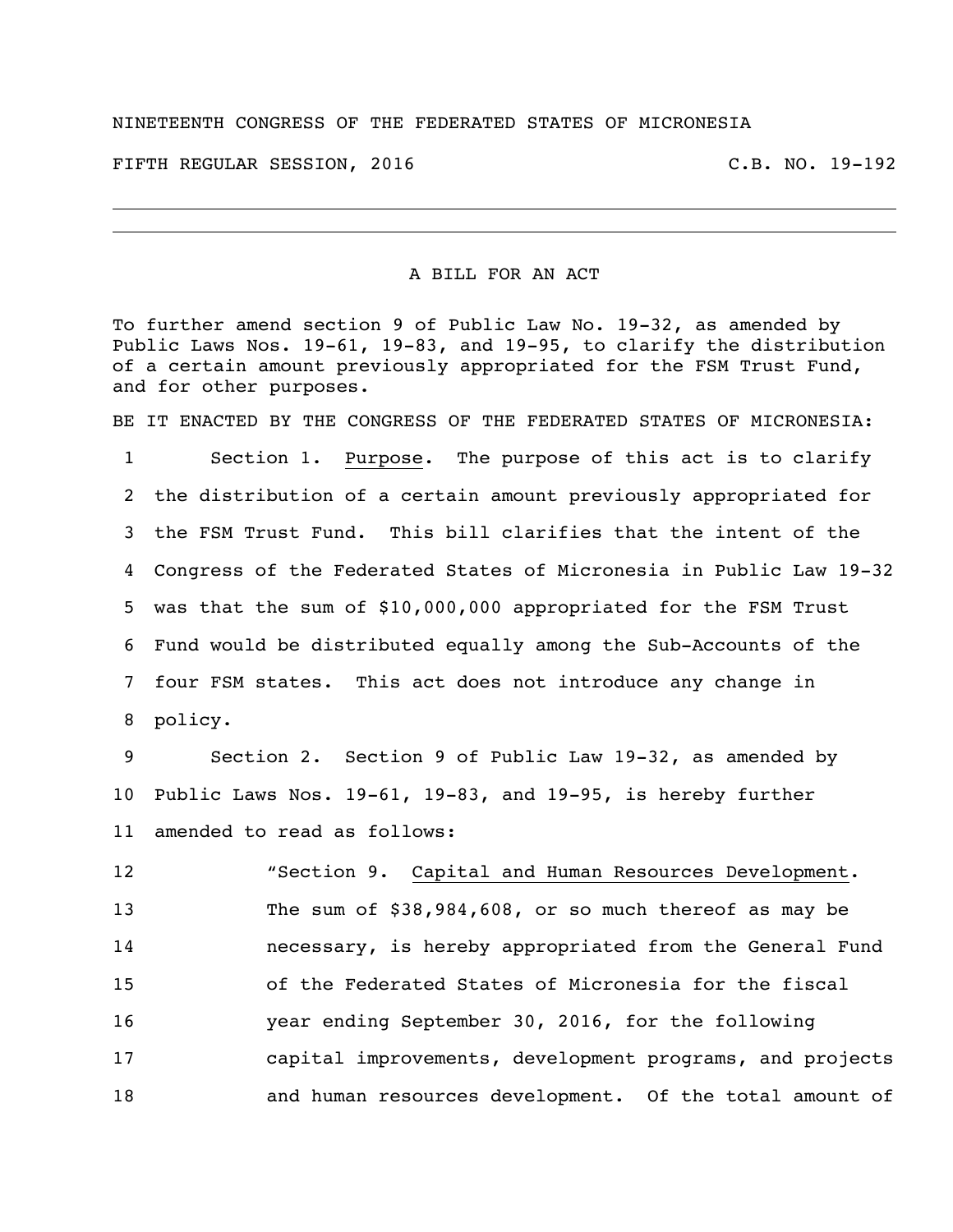| 1              | funds appropriated herein, \$689,598 shall be deemed to                                       |
|----------------|-----------------------------------------------------------------------------------------------|
| $\overline{2}$ | come from funds available under the Amended Compact from                                      |
| 3              | the Supplemental Education Grant. The sum appropriated                                        |
| 4              | by this section shall be apportioned as follows:                                              |
| 5              | (1) College of Micronesia - FSM.                                                              |
| 6              | (a) College of Micronesia-FSM\$ 3,800,000                                                     |
| 7              | FSM Fisheries and Maritime Institute<br>833,915<br>(b)                                        |
| 8              | 683,948<br>COM-FSM SEG<br>(C)                                                                 |
| 9              | (2) Department of Finance & Administration                                                    |
| 10             | 100,000<br>FSM Warehouse Lease & Maintenance<br>(a)                                           |
| 11             | 15,000<br>(b) PCD Awareness Initiative                                                        |
| 12             | (3) Department of Resources & Development                                                     |
| 13             | (a) FSM Assn. Chamber of Commerce<br>67,000                                                   |
| 14             | (b) State Trade Fairs enhancing                                                               |
| 15             | value addition<br>40,000                                                                      |
| 16             | $\text{SNLC} \ldots \ldots \ldots \ldots \ldots \ldots \ldots \ldots \ldots$<br>50,000<br>(C) |
| 17             | FSM Agriculture Census<br>(d)<br>$-0-$                                                        |
| 18             | (e) SBDC Capacity Assessment<br>$-0-$                                                         |
| 19             | (f) National Trade Facilitation                                                               |
| 20             | 75,000<br>Conference (NTFC)                                                                   |
| 21             | Food Security Production<br>100,000<br>(q)                                                    |
| 22             | (h) Secretariat/Hosting conference,                                                           |
| 23             | equipment, materials<br>10,000                                                                |
| 24             | (i) Foreign Investment Review<br>$-0-$                                                        |
| 25             | Implement National Tourism Policy<br>35,000<br>(j)                                            |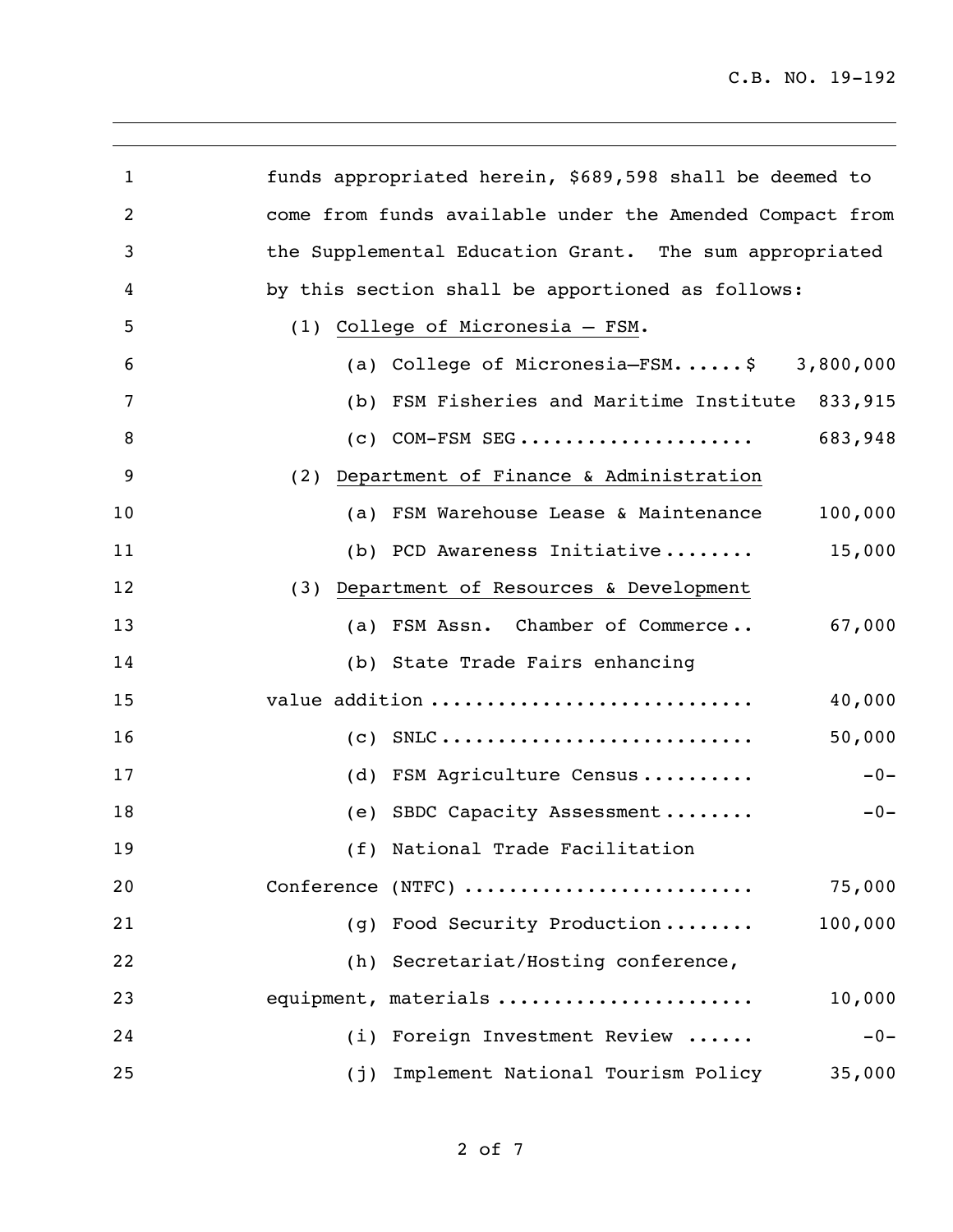| 1  | (k) Trade Advisory Service\$<br>$-0-$                     |
|----|-----------------------------------------------------------|
| 2  | (1) Tourism Advisory Service<br>$-0-$                     |
| 3  | (m) Assistance to States for Tourism                      |
| 4  | Investment Plan Implementation  1,951,201                 |
| 5  | (n) Phase II Foreign Investment Review<br>18,278          |
| 6  | (4) Department of Transportation,                         |
| 7  | Communications and Infrastructure.                        |
| 8  | (a) Outer Island Airport Improvement 1,500,000            |
| 9  | 500,000<br>(b) Capital Facilities Rehabilitation          |
| 10 | (c) Sekere-Palikir Road, Bridge,                          |
| 11 | 300,000<br>and Pavement Drainage                          |
| 12 | 2,500,000<br>(d) Operation & Dry docking Boats            |
| 13 | 150,000<br>(e) Caroline Island Air                        |
| 14 | 250,000<br>(f) Chuuk Air Service Agreement                |
| 15 | 211,100<br>Equipment replacement for Voyager<br>(g)       |
| 16 | 78,700<br>(h) Radar Replacement                           |
| 17 | (i) AIP Matching Funds<br>3,360,075                       |
| 18 | (j) Installation of water maker                           |
| 19 | 138,450<br>on the Voyager                                 |
| 20 | (k) Internet Pmt. For National                            |
| 21 | Government Complex from April to September 2016<br>63,710 |
| 22 | (5) Department of Justice                                 |
| 23 | (a) Patrol boat major                                     |
| 24 | maintenance project<br>125,000                            |
| 25 | (b) Hosting of PILON Meeting<br>20,000                    |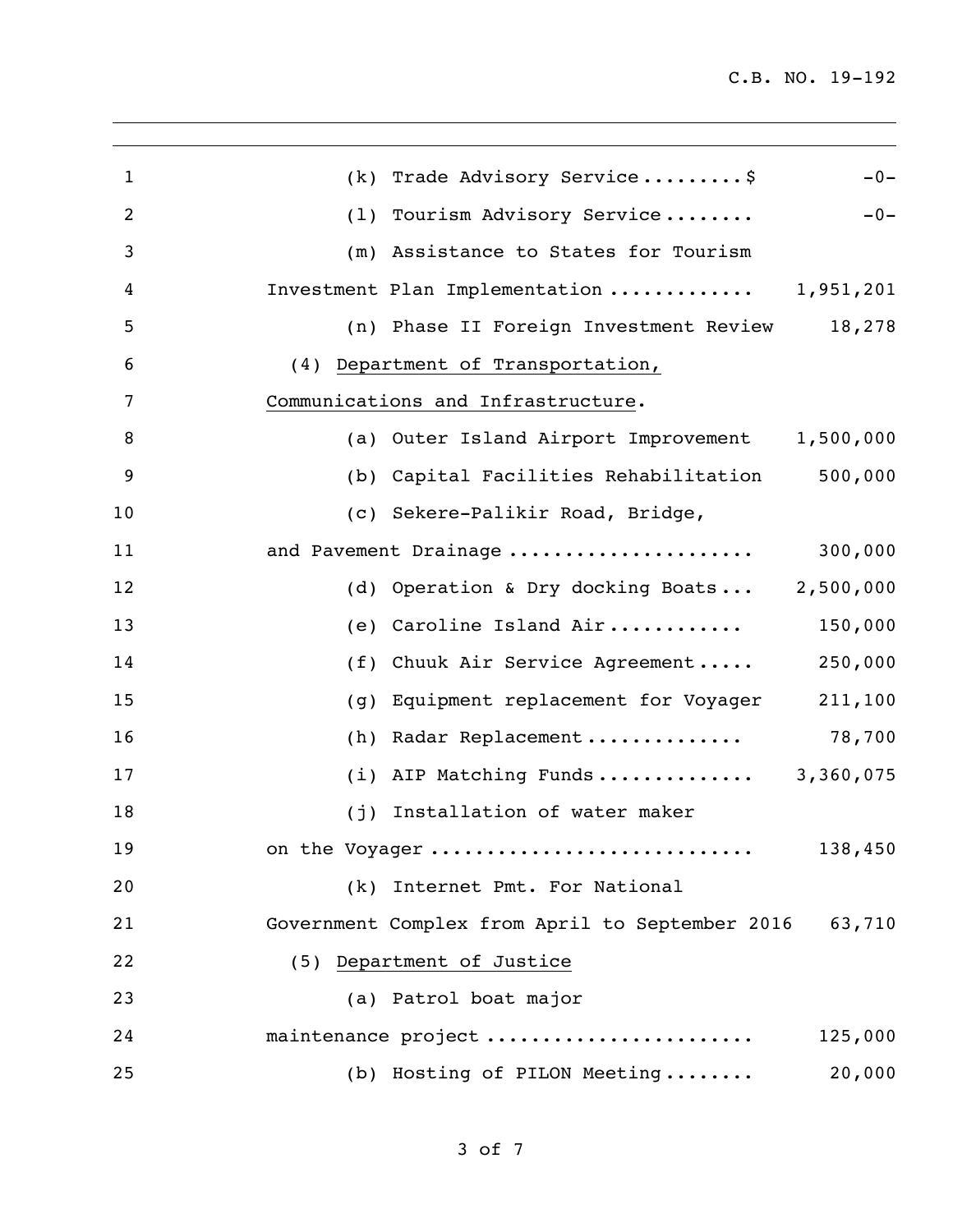| (c) Humanitarian assistance to                                  |
|-----------------------------------------------------------------|
| detained foreign nationals in the states                        |
| of Yap and Pohnpei: $\ldots \ldots \ldots \ldots \ldots \ldots$ |
| (d) Anti-trafficking in persons                                 |
| 30,000<br>& anti-human smuggling                                |
| (6) Office of Environment & Emergency Management                |
| (a) Fostering Sustainable Solid Waste Mng 125,000               |
| (7) President's Office                                          |
| (a) FSM Trust Fund to be distributed equally                    |
| among the Sub-Accounts of the four FSM states 10,000,000        |
| 100,000<br>(b) Staff upgrading                                  |
| (c) 2023 Investment Development Fund<br>$-0-$                   |
| Implementation of ODA Policy<br>(d)<br>50,000                   |
| 75,000<br>2016 Development Partners Meeting<br>(e)              |
| (f) Compact Review Committee<br>50,000                          |
| Purchase of land in Guam for<br>(q)                             |
| relocation of the Consulate Office, moving                      |
| 2,000,000<br>expenses and relocation costs                      |
| (8) National Election.                                          |
| (a) National Election (voter ID)<br>50,000                      |
| Department of Health and Social Affairs<br>(9)                  |
| Health Services Specialty Pathologist<br>50,000<br>(a)          |
| Environmental/water/food/lab test<br>78,000<br>(b)              |
| Medical Specialized Team<br>195,000<br>(C)                      |
| Health Network<br>$-0-$<br>(d)                                  |
|                                                                 |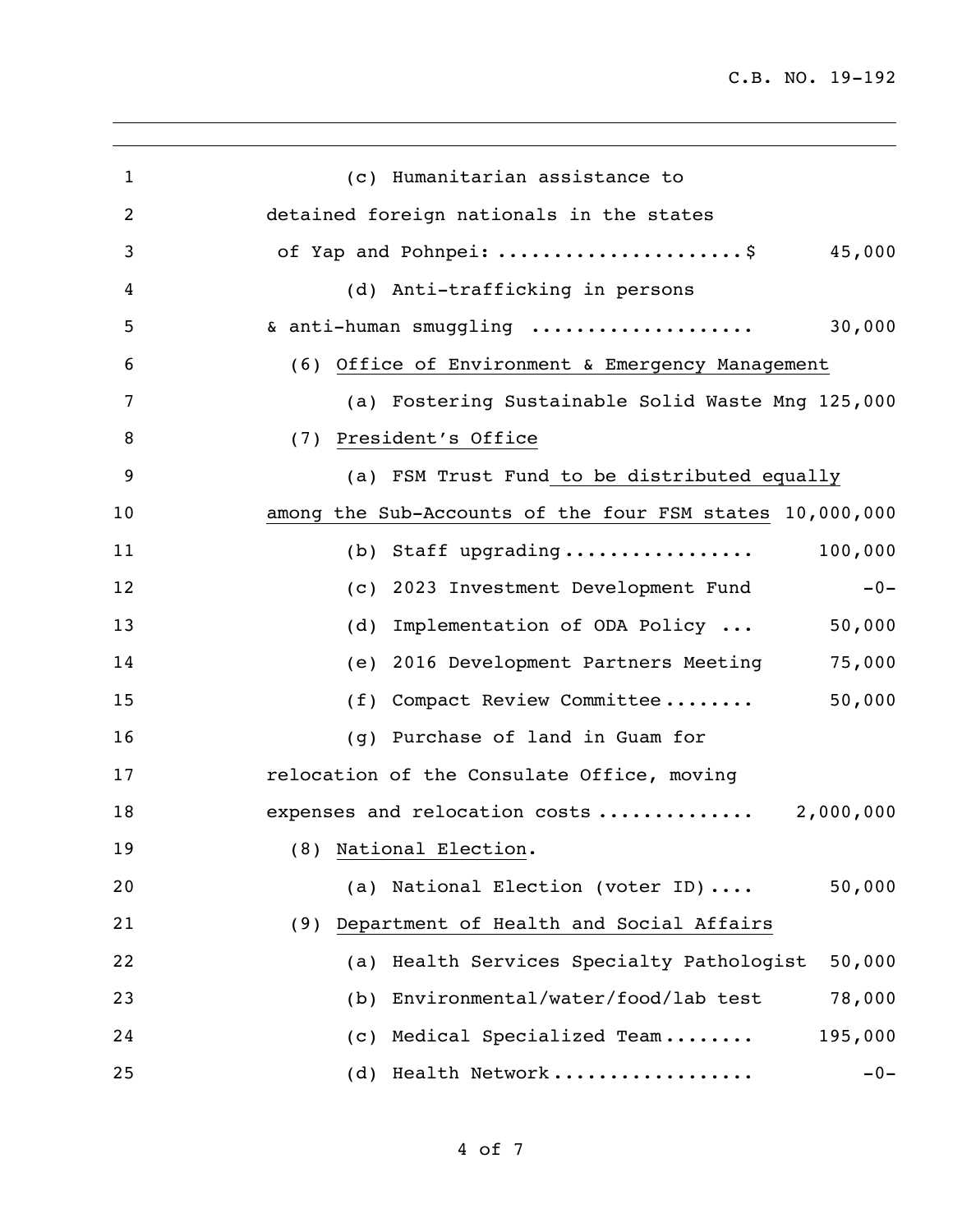| 1              | (e) FSM Women Conference\$<br>60,000               |
|----------------|----------------------------------------------------|
| $\overline{2}$ | (10) Department of Education                       |
| 3              | (a) NDOE Projects 395,000                          |
| 4              | (11) Insurance Board.                              |
| 5              | (a) Improve and strengthen statutory               |
| 6              | and regulatory framework<br>29,409                 |
| 7              | 99,220<br>(b) Consultant Site Evaluation           |
| 8              | (12) Other Capital and Human Resource Development. |
| 9              | (a) Chuuk State Priority Infrastructure            |
| 10             | Project apportioned as follows:                    |
| 11             | (i) 4G network upgrade for main                    |
| 12             | island of Chuuk and mobile extension to the        |
| 13             | outer islands of Chuuk<br>1,500,000                |
| 14             | (ii) Other Chuuk State Priority                    |
| 15             | Infrastructure Projects  2,750,000                 |
| 16             | (b) Pohnpei State Priority                         |
| 17             | Infrastructure Projects<br>$-0-$                   |
| 18             | (c) Kosrae State Priority                          |
| 19             | Infrastructure Projects<br>1,500,000               |
| 20             | (d) Yap State Priority Infrastructure              |
| 21             | Projects; PROVIDED THAT, the allottee submits      |
| 22             | both a plan outlining the use of the funds         |
| 23             | and a report detailing the use of the Priority     |
| 24             | Infrastructure Project funds appropriated          |
| 25             | in FY15<br>1,750,000                               |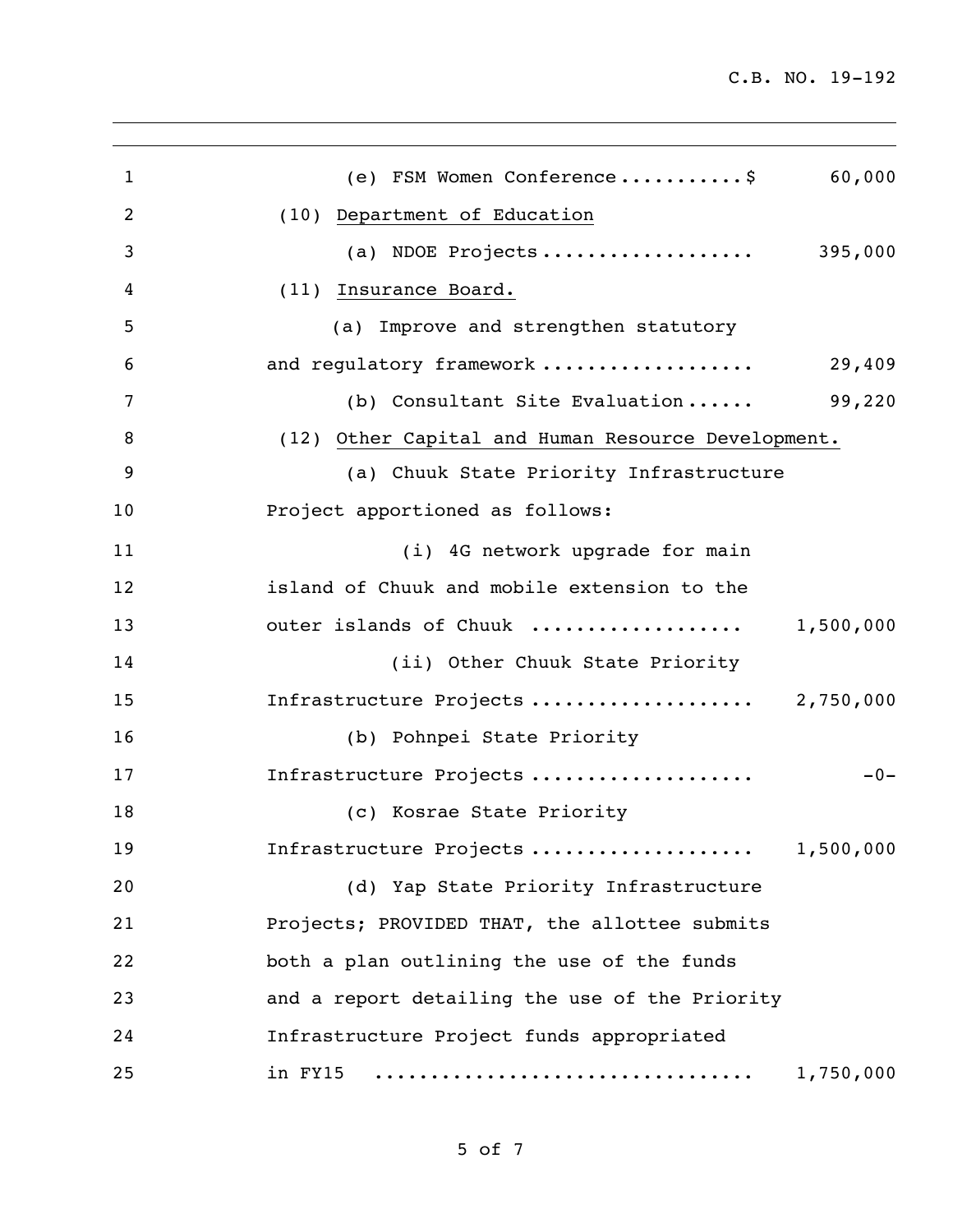| $\mathbf{1}$ | (e) FSM Foreign Mission Repair       |         |
|--------------|--------------------------------------|---------|
| 2            | & Maintenance \$ 300,000             |         |
| 3            | (f) Renovation of the Supreme Court  |         |
| 4            | in Kosrae & Chief Justice of Kosrae  |         |
| 5            | Travel to Samoa                      | 75,000  |
| 6            | (g) Renovation of Chuuk State        |         |
| 7            | Supreme Court                        | 125,000 |
| 8            | (h) Typhoon shutters and renovation  |         |
| 9            | costs for FSM Supreme Court in Yap   | 40,000  |
| 10           | (i) Renovation of the Chuuk          |         |
| 11           | Delegation Office                    | 50,000  |
| 12           | (j) Foreign Affairs-FSM Contribution |         |
| 13           | forSPC Hosting                       | 228,000 |
| 14           | (k) NACH-Pacific Island Festival of  |         |
| 15           | Arts - Pohnpei                       | 50,000  |
| 16           | (1) NACH-Pacific Island Festival of  |         |
| 17           |                                      | 50,000  |
| 18           | (m) NACH-Pacific Island Festival of  |         |
| 19           | Arts - Kosrae                        | 50,000  |
| 20           | (n) NACH-Pacific Island Festival of  |         |
| 21           | Arts $-$ Chuuk                       | 50,000  |
| 22           | (o) Postal Service prior-obligation. | 8,302   |
| 23           | (p) Upgrade FSM Congress Internet    |         |
| 24           | to Fiber Optic                       | 25,000  |
| 25           | (q) Pacific Assoc. of Supreme Audit  |         |